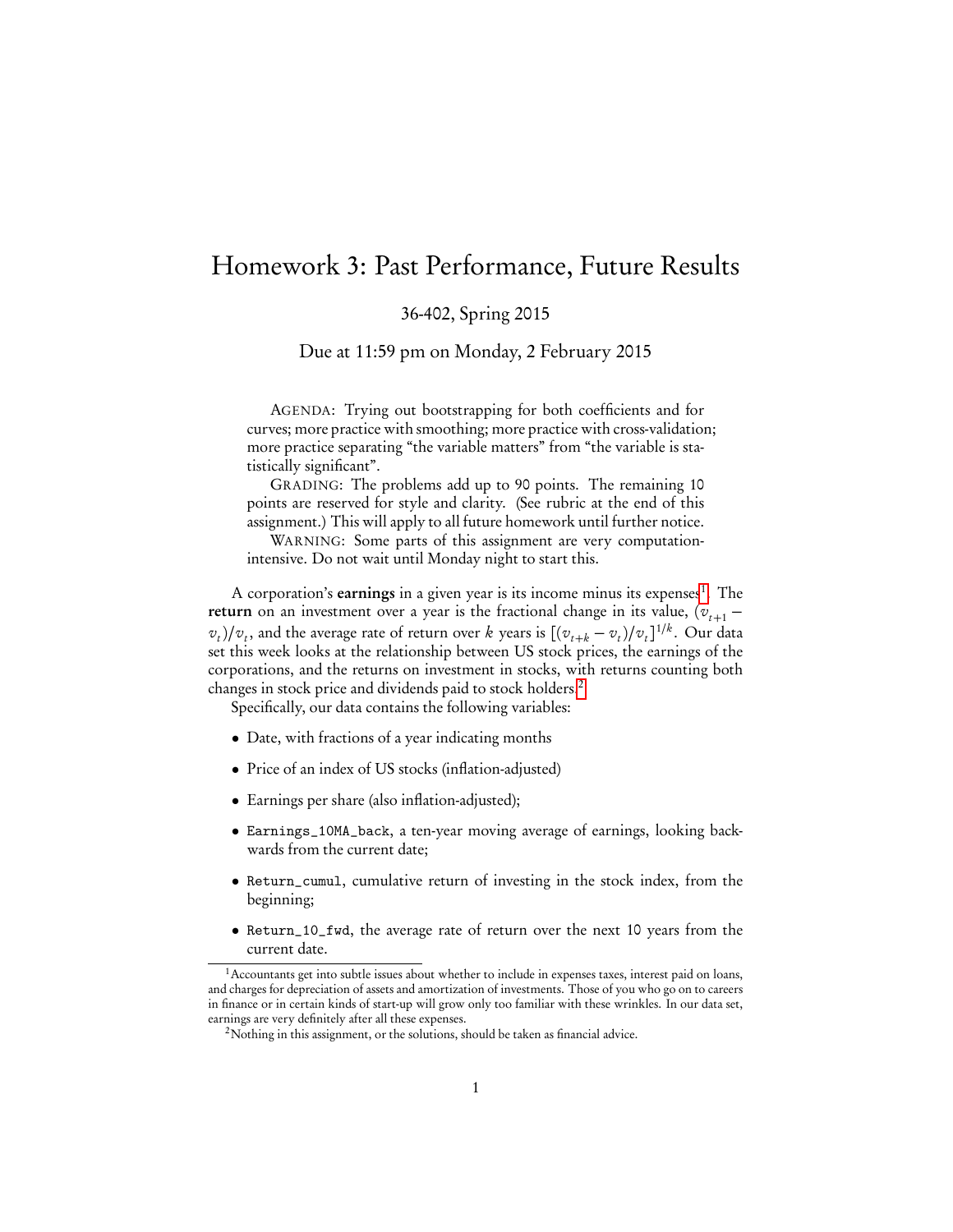"Returns" will refer to Return\_10\_fwd throughout.

- 1. (5) Doing what comes naturally
	- (a) (1) Run four linear regressions for the returns: on Price; on Earnings; on both Price and Earnings; and on both variables and their interaction. Report coefficients and standard errors.
	- (b) (1) Find (in-sample)  $R^2$  for these four models. Can their  $R^2$ 's be meaningfully compared? If so, which model is preferred by  $R^2$ ?
	- (c) (3) Use five-fold cross-validation to estimate the generalization error of all four models. Can these be meaningfully compared? If so, which model is preferred by cross-validation?
- <span id="page-1-0"></span>2. (5) Inventing a variable
	- (a) (2) Add a new column, MAPE, to the data frame, which is the ratio of Price to Earnings\_10MA\_back. It should have the following summary statistics:

Min. 1st Qu. Median Mean 3rd Qu. Max. NA's 4.785 11.710 15.950 16.550 19.960 44.200 120

Why are there exactly 120 NAs?

- (b) (1) Linearly regress the returns on MAPE (and nothing else). What is the coefficient and its standard error? Is it significant?
- (c) (2) What is the  $R^2$  of this new model? What is its CV MSE? Are these better or worse than the models in the previous question?
- <span id="page-1-1"></span>3. (5) Inverting a variable
	- (a) (3) Linearly regress the returns on 1/MAPE (and nothing else). What is the coefficient and its standard error? Is it significant? (For full credit, do not add a new column to the data frame, or create a new vector.)
	- (b) (2) What are the  $R^2$  and the CV MSE of this model? How do they compare to the previous ones?
- <span id="page-1-2"></span>4. (10) For this problem, you need to only include one plot, but make sure you clearly explain which parts of your code are answers to each question. Also, in this problem, read "line" as "straight or curved line, as appropriate". Disconnected points in place of a line will get partial credit.
	- (a) (1) Make a scatter-lot of the returns against MAPE.
	- (b) (3) Add a line showing the predictions from the model you fit in problem [2.](#page-1-0)
	- (c) (3) Add a line showing the predictions from the model you fit in problem [3.](#page-1-1) (Again, disconnected points will get partial credit.)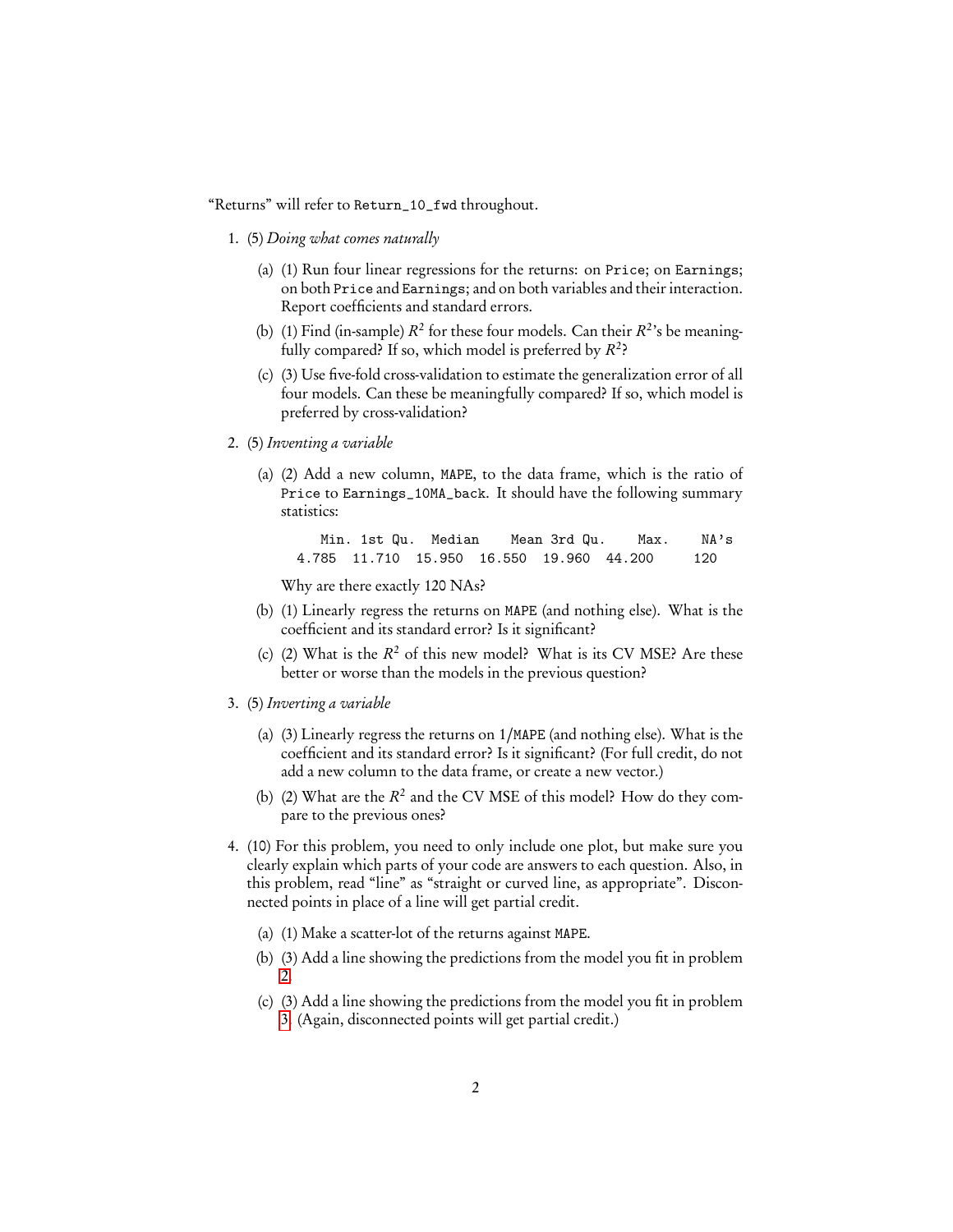- (d) (1) A simple-minded model<sup>[3](#page-2-0)</sup> says that returns over the next ten years should be exactly equal to 1*/*MAPE. Add a curve showing the predictions of this model.
- (e) (1) Explain why the in-sample MSE is an unbiased estimate of the generalization error for the "simple-minded" model of the previous part. That is, why do we not need to do cross-validation to estimate its generalization error?
- (f) (1) Based on these plots and your previous results, which model fits best?
- 5. (10) More fun with star-gazing
	- (a) (1) Linearly regress the returns on both MAPE and 1*/*MAPE (without interaction). What are the coefficients? Which ones are significant?
	- (b) (1) Linearly regress the returns on MAPE, 1*/*MAPE, and the square of MAPE. What are the coefficients? Which ones are significant?
	- (c) (8) What do you think is going on?
- 6. (25) Bootstrapping a parametric model In this problem, use the model you fit in problem [3.](#page-1-1)
	- (a) (1) What are the conventional 90% confidence limits for the coefficient on 1*/*MAPE? Hint: confint().
	- (b) (10) Use resampling of residuals to get 90% confidence limits for that coefficient. What are they?
	- (c) (10) Use resampling of cases to get 90% confidence limits for that coefficient. What are they?
	- (d) (4) Are these compatible with each other? If so, why? If not, explain which seems best.
- 7. (10) More smoothing
	- (a) (5) Use npreg to estimate a kernel regression of the returns on MAPE. What are the bandwidth and the cross-validated MSE?
	- (b) (5) Add a line of the predictions of the kernel regression to the plot from problem [4.](#page-1-2) Which of the previous models does it most resemble? Is it just a slightly wiggly copy of that, or does it do something qualitatively different?
- 8. (20) Bootstrapping the kernel regression
	- (a) (10) Use resampling of residuals to get a 90% confidence band for the kernel regression. Advice: Re-estimating the model on a new bootstrap replicate may take several seconds. De-bug your code first, with a small number of replicates, and then go do something else while the main run happens.

<span id="page-2-0"></span><sup>&</sup>lt;sup>3</sup>Assume that: future earnings get added to the value of an investment in the company's stock; that nothing else adds to the value of the investment; and that earnings over the next ten years will be equal to those over the last ten years. Solve for the returns.